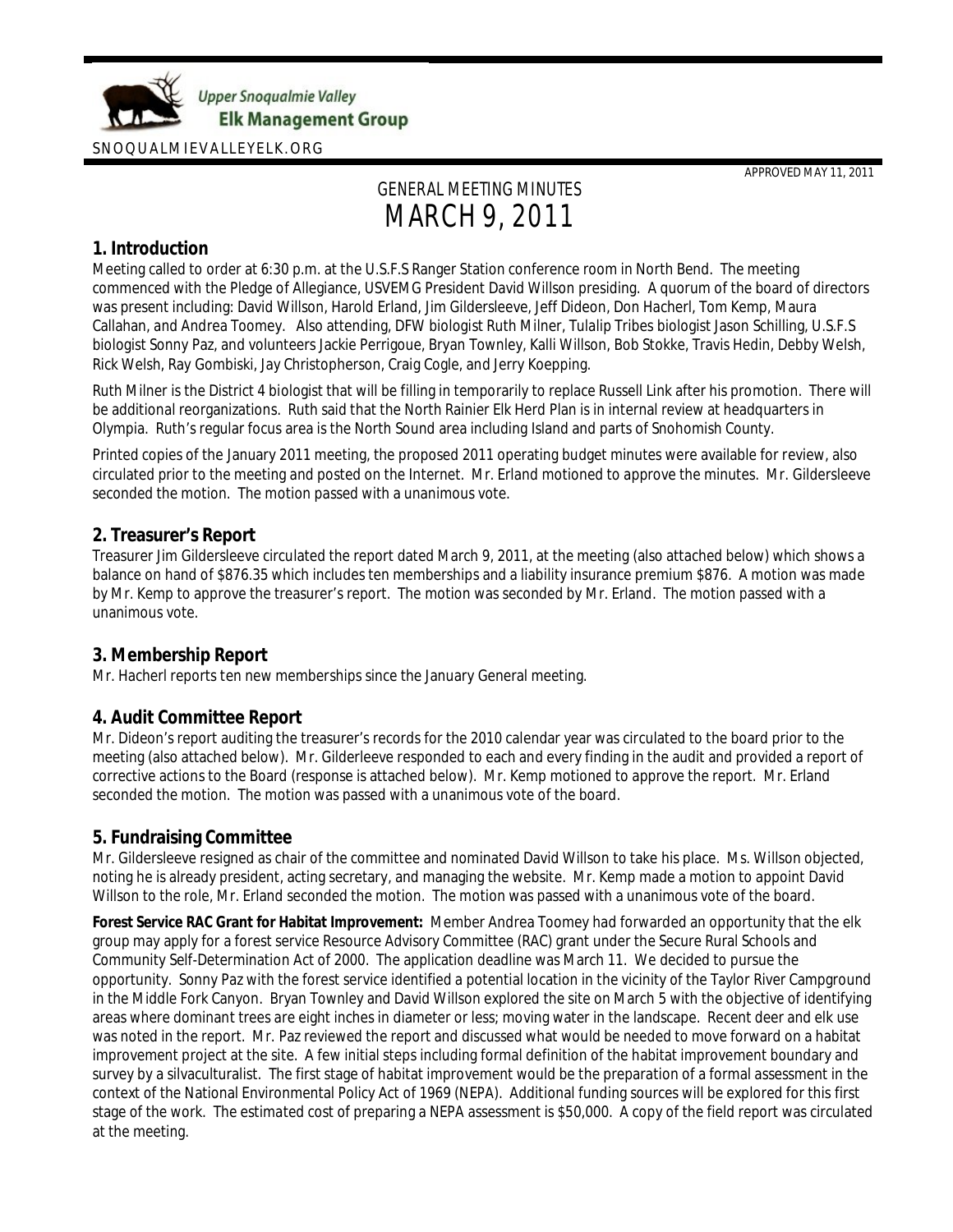# UPPER SNOQUALMIE VALLEY ELK MANAGEMENT GROUP GENERAL MEETING MINUTES MARCH 9, 2011 **- 2 -**

**Tulalip Tribes Grant for Nursery Fence:** With the assistance of Mr. Moszeter's property survey and equipment cost estimates Mr. Willson prepared and submitted a \$14,000 grant request to the Tulalip Charitable Foundation prior to the March 1 quarterly deadline. A copy of the proposal was circulated at the meeting for review. Mr. Schilling reported that the application has been received at Tulalip Headquarters. However a decision could come as late as the end of April.

# **6. Education and Outreach Committee Report**

Ms. Willson actually got a hold of Nick Kurka and Ryan Hill, both science teachers for Mount Si High School. They have expressed much interest students in attending a necropsy, to be scheduled once a meeting can be arranged to discuss the logistics. Students are interested in filming a collaring, but the arbitrary timing and short notice of collaring makes it difficult. School district policy is that students are to be notified by their teacher, not by third parties such as the elk group. So in the event of a opportunistic collaring or necropsy, the elk group would need to contact the teacher, the teacher would need to contact the students.

Another opportunity that has been discussed is the possibility of working with the technology department at MSHS instead of the science department in order to get students working with the GIS data.

Mr. Erland is preparing a \$2000 grant request for the high school to build two exclusionary elk fences at the Meadowbrook farm and the purchase of a couple collars. Mr. Erland gave a well-received presentation at the Meadowbrook Interpretive Center on March 4. Briggs Hall, retired DFW veterinarian, was in attendance and gave favorable feedback.

# **7. People and Land Management (PLM) Committee Report**

Maura Callahan, committee chair provided the committee report from the meeting held February 1, 2011. The meeting scheduled March 1 was cancelled. The Three Forks Natural Area cannot be opened to master hunters because of treaty agreements with relevant tribes. There was discussion about law enforcement arm of the DFW being transferred to the State Patrol. The matter is being debated by the legislature, but the elk group does not favor the concept. Ms. Milner explained a very complicated possible reorganization of state agencies being proposed where DFW, DNR, State Parks, and the Recreation and Conservation Office are merged as one agency. About three miles of fence along I-90 has been repaired so far. Mr. Mainwaring from DNR reports that park daily use fee program might be expanded to DNR lands. He is also heading up to CCC flats for documentation of bear damage in order to justify a spring bear hunt. Mr. Erland is preparing a letter to support bear hunt. PLM committee meetings will continue to be monthly. The King County Parks representative has not been showing up to meetings, apparently due to a meeting timing conflict. Next meeting is April 5.

# **8. Elk Research & Management (ERM) Committee Report**

Big meeting attendance. New policy is that anyone who touches elk will be wearing gloves. From a recent necropsy seminar Mr. Erland recalled an example where park worker in Arizona died of plague in two days after contact with a dead cougar. Two elk were recently found dead at the Holly Farm. The elk looked healthy, except for being dead, their bodies were still warm. Some rhododendrons and azaleas in the area had been heavily browsed, along with holly, all of which can be poisonous to elk. Stomach contents were not examined. Only other likely cause is liver flukes, but if that were the case Harold would expect it to be more widespread. If more elk die, Harold will do a full necropsy. Another new policy is that only active group members will be allowed to participate in collaring activities. This will both favor members who want to go but haven't had a chance yet and hopefully recruit new members.

**Lower Snoqualmie Valley Elk:** New member Jackie Perrigoue from Carnation reports two elk/car collisions within the last year near Pleasant Hill December 16, 2010, and Duvall January 14, 2011. Given the losses at farms and the accidents, she asks if the elk group might do something to help. Ms. Willson explained the function of the elk group. Jackie says DOT has put up new elk crossing signs, but that this is not expected to be effective. Narrow shoulders make it difficult for drivers to avoid elk on the road; the sight lines cannot be improved because doing so might impact salmon habitat in the flood plain. Mr. Willson said that expanding our study area to the lower valley might be an option, but would require a change to our study permit. In the next months we can decide how to approach the elk in the lower valley as an extension of the upper valley project or a separate effort. Mr. Erland says that farmers in lower valley must start reporting damage reliably so that the DFW can keep track. State Patrol is now reporting what kind of wildlife is involved in car/wildlife accidents which may aid the recordkeeping.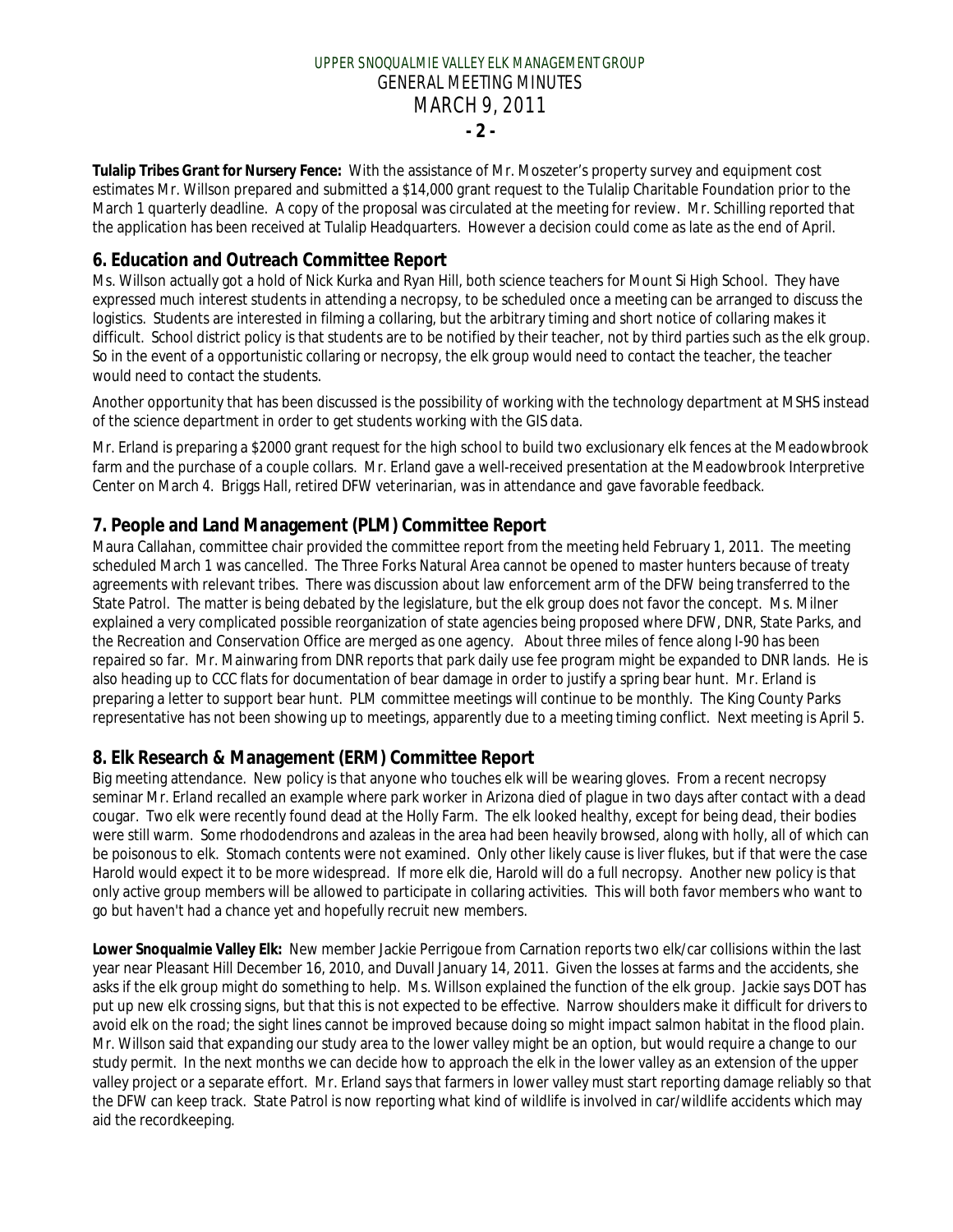# UPPER SNOQUALMIE VALLEY ELK MANAGEMENT GROUP GENERAL MEETING MINUTES MARCH 9, 2011 **- 3 -**

**9. Bylaws amendment regarding membership term and voting.** Director Don Hacherl submitted the following amendment for a first reading:

*Added text is shown in bold type. Obsolete text is crossed out.*

*ARTICLE III – Members*

- *3.1 Classes of membership shall be active, inactive, and honorary. All active members have paid their dues and are thus entitled to vote in meetings and committee activities. Inactive members are those who have not paid their current dues and are no longer entitled to vote. Honorary members are nominated from the "Group as a whole," approved by the Board and pay no dues.*
- *3.2 Membership is open to all interested persons who pay the annual dues of \$10 or purchase tiered annual memberships at rates established by the Board where the amount in excess of \$10 is deemed a donation, or life membership. Life memberships are effective for life and cost \$250.*
- *3.3 Official representatives of governmental entities or Indian Tribes are members without a dues assessment. Membership runs from July 1 through June 30 of each year and begins in 2009 for a calendar year from the date of dues payment. Non-members may attend meetings of the "Group as a whole," but only as observers. They enjoy no right to recognition by the President, or Presiding Officer.*

There was favorable support for the amendment and agreement among the membership that once enacted, the rule would be retroactive to the date of a member's last dues payment as these dates are already being recorded.

# **10. Operating budget for Calendar Year 2011.**

Copies of the proposed operating budget were provided and circulated to the membership and Board of Directors prior to the meeting. Mr. Erland motioned to approve the budget as proposed. Mr. Gildersleeve seconded the motion. The motion passed with a unanimous vote of the board.

# **11. Wild Game Dinner Fundraiser**

The group discussed holding a Wild Game Dinner fundraiser which would include a dinner, and a raffle or auction. A goal for this effort is to raise \$5000. The fundraiser concept was discussed at the budget meeting in February. To date, we already have a number of pledged donations for the event including: Ten yards of topsoil/gravel/rock delivered, a Rocky Mountain Elk Foundation souvenir knife, and top quality wine. Prior to the meeting, Dave Wyrick and Tom Hutchinson have donated wild game. Nels Melgaard, elk group director and also Vice President of the Sallal Grange has recommended the facility for the event and offered the group use of his 50% rental rate for use of the facility. Jim Gildersleeve made a motion to organize a Wild Game Dinner Fundraiser committee and conduct the fundraiser with a goal of raising \$5000. Mr. Erland seconded the motion. Mr. Willson reminded the board that there was no money in the approved budget available for this activity. Mr. Gildersleeve motioned to amend the original motion to authorize \$500 from the 2011 operating budget for expenses related to the Wild Game Fundraiser. Ms. Callahan seconded the amendment to the motion. The amendment to the motion was passed with a unanimous vote of the board. The amended motion was also passed with a unanimous vote of the board. A sign-up sheet was circulated and kept by Mr. Gildersleeve. Two strategy meetings are scheduled at the USFS Ranger Station conference room for Wednesday, March 23, and again on Wednesday, April 13. The date of the Fundraiser dinner is tentatively set for Saturday, June 4.

# **12. For the Good of the Order**

Taxes have been filed for calendar year 2010. Mr. Erland needs volunteers to set and check the traps. They can be checked at 6 a.m. We are now receiving text message notifications from remote devices about the open/close state of the trap. Ms. Toomey recommended the group establish a Facebook page on the Internet. Mr. Kemp said that in April, "Lords of the Woods," a movie about wolves will be playing at the North Bend Theatre in April. Mr. Hacherl volunteered to share notes for the preparation of the minutes. Thanks Don!

Meeting was adjourned at 8:10 p.m.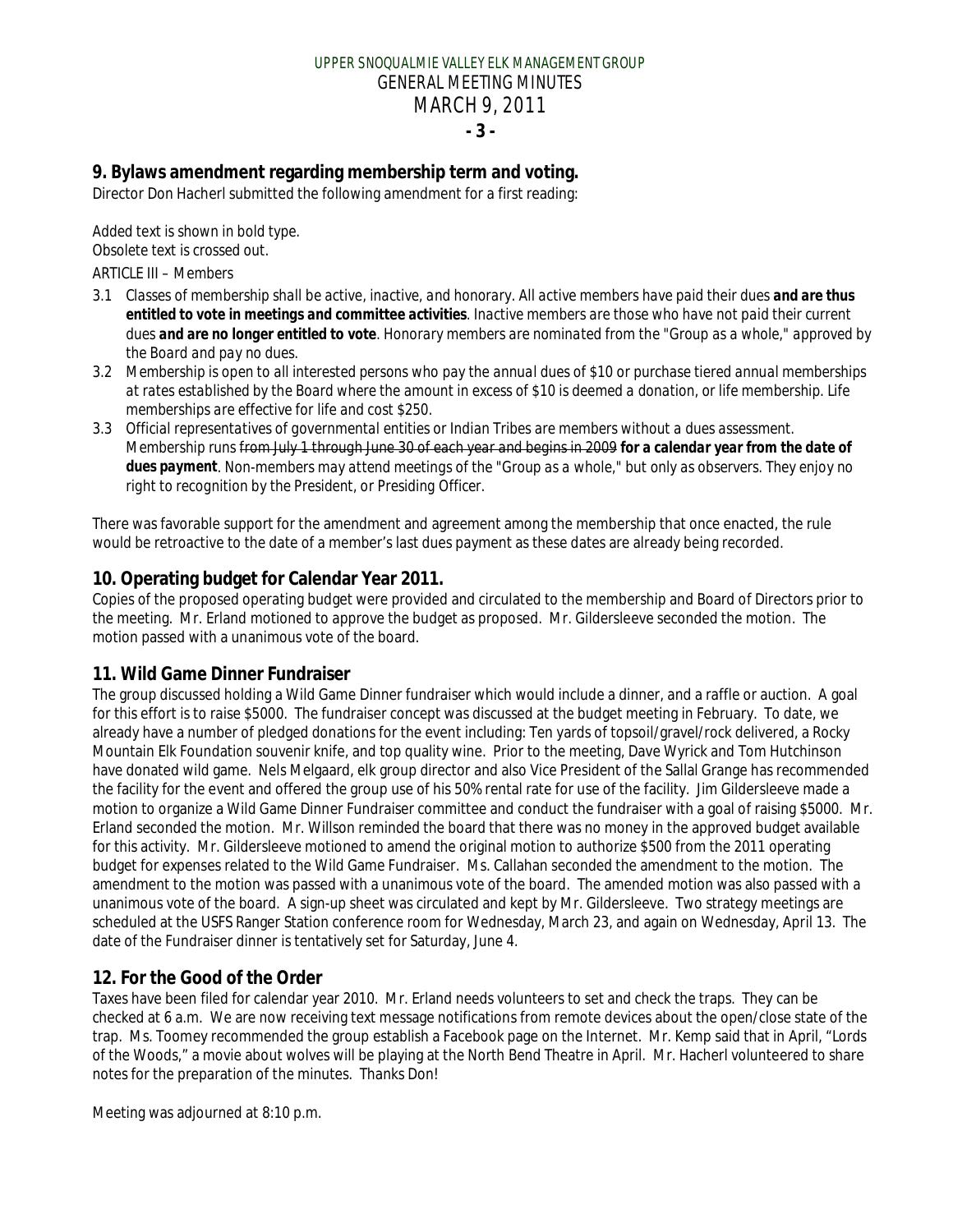# AUDIT COMMITTEE REPORT Calendar Year 2010

Board of Directors Upper Snoqualmie Valley Elk Management Group (USVEMG) North Bend, Washington

Re: Independent Audit of Treasurer's Record Book (TRB)

I have reviewed the TRB for the calendar year 2010. January 1, 2010 began with a balance of \$1,289.22. I have reviewed all bank statements and compared them to invoices, receipts, etc. The following is a list of findings from the 2010 bank statements:

- 1. February statement: Check 1002 in the amount of \$100 has no receipt/invoice to document/justify payment.
- 2. March statement: Check 1003 in the amount of \$115 has no receipt/invoice to document/justify payment. Treasurer's report dated 4/14/10 and submitted to the Board does show a payout of \$115 to Farmers Liability Insurance.
- 3. April statement:
	- a. Payout in the amount of \$45 has no receipt/invoice to document/justify payment. Treasurer's report, dated 5/12/10 and submitted to the Board, does show a payout of \$45 to QuickBooks (Non-Profits).
	- b. Payout in the amount of \$276.35 has no receipt/invoice to document/justify payment. Treasurer's report dated 5/12/10 and submitted to the Board does show a payout of \$276.35 to Outside Pride Seed Co.
	- c. Payout in the amount of 187.14 to Vectronix does not match invoice, 186.20.
- 4. June statement: Check 1009 in the amount of \$10 has no receipt/invoice to document/justify payment.
- 5. November statement: Check 1010 in the amount of \$10 has no receipt/invoice to document/justify payment. Treasurer's report, dated 11/17/10 and submitted to the Board, does show a payout of \$10 to WA Charities Registration Renewal.
- 6. I do not see a consistent, detailed record of deposits; if deposits are made on behalf of a new member, perhaps we should record the name of that individual and include a list of paid members in the TRB.

I have reviewed the By-laws, Article IX, and find the Treasurer's records do meet the requirements, with the exception of the findings noted above. Should you have any questions, please contact me at your convenience.

Sincerely yours,

*Jeffrey L. Dideon*

Group Member/Board of Directors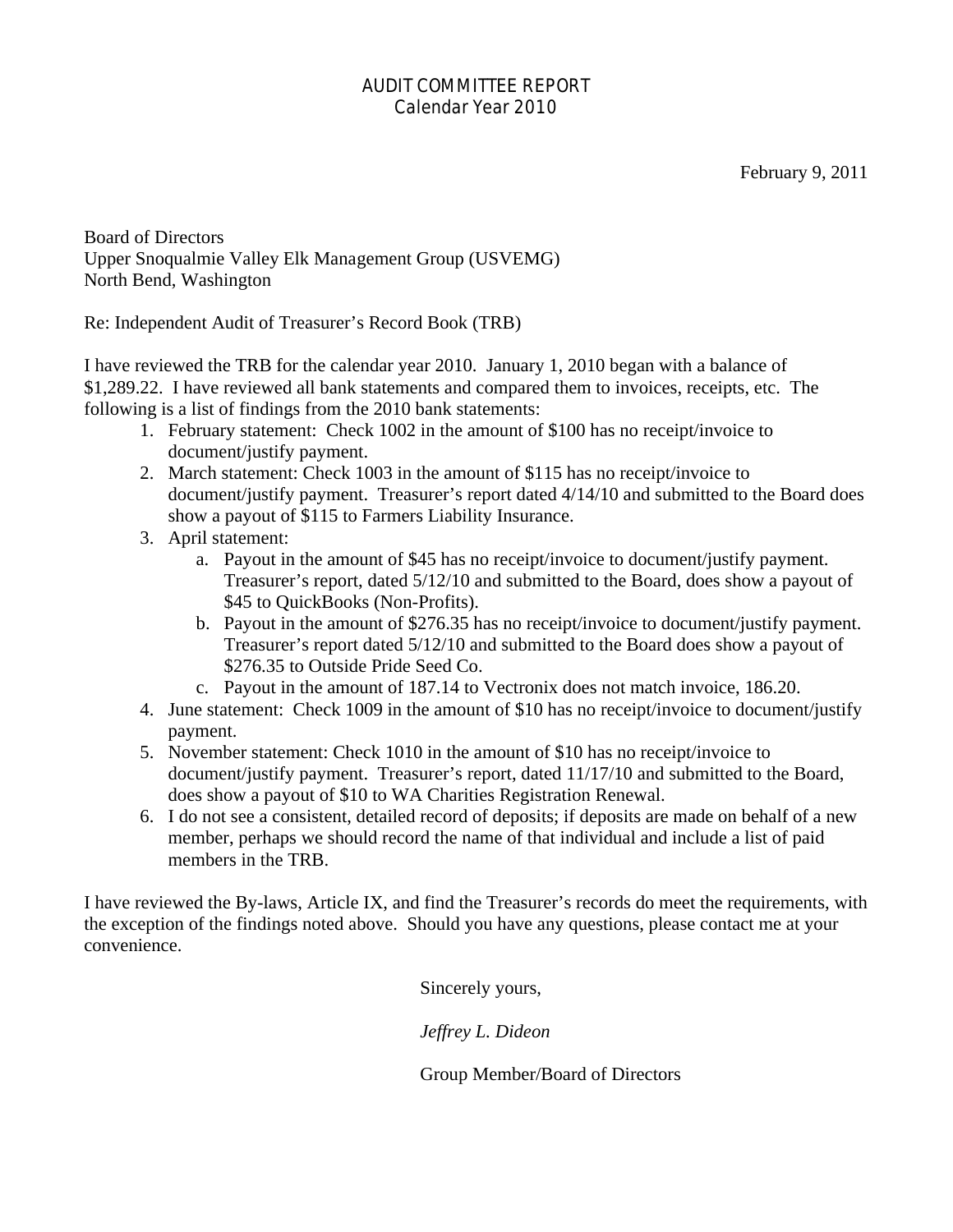# TREASURER'S RESPONSE TO AUDIT COMMITTEE REPORT Calendar Year 2010

Board of Directors USVEMG North Bend, WA 98045

Re: 2010 USVEMG Independent Audit Report dated 2/9/2011.

Board Members,

I have reviewed the auditor's findings and they constitute a thorough examination of the Treasurer's Record Books. We owe Board Member, Jeff Dideon, a special thanks for his efforts.

He did provide some findings which require explanation on my part to complete the record of the audit. Below are explanatory comments on his findings:

1. February statement: Check 1002 in the amount of \$100 has no receipts, invoices to document/justify payment.

*Treasurer's comment:* Expenditures for bait was authorized in the 2010 budget. An Expense Report was submitted by Mr. Kemp to which receipts were attached. They were filed under the July 2010 bank statement because the unused balance (\$56.28) was turned in and deposited to the EMG account during July.

2. March statement: Check 1003 in the amount of \$115 has no receipt/invoice to document/justify payment.

*Treasurer's Comment:* Expenditure was authorized in the March 2010 Meeting Minutes. The invoice was filed in the EMG Insurance file, which is in the Secretary's records.

3. April statement:

a. Payout in the amount of \$45 has no receipt/invoice to document/justify payment.

*Treasurer's Comment:* Expense for QuickBooks accounting software was authorized in the April 2010 EMG meeting minutes. A copy of the receipt/invoice is filed in the Treasurer's QuickBooks file. A copy has been made and added to the TRB.

b. Payout in the amount of \$276.35 has no receipt/invoice to document/justify.

*Treasurer's Comment:* Procurement of seeds for the Groups habitat enhancement effort were authorized in the approved budget. This receipt is now included in the TRB.

c. Payout in the amount of \$187.14 to Vectronix does not match invoice, which states bill is \$186.20. Difference is \$.94.

*Treasurer's Comment:* This bill was paid via our Visa MC and there were banking charges added because this was an international transaction. Vectronix is located in Berlin, Germany.

4. June statement: Check 1009 in the amount of \$250 has no receipt/invoice to document/justify payment.

*Treasurer's Comment:* This expense was for supplies and material for the EMG booth during the Mt Si Festival and was authorized in the July 2010 meeting minutes. A statement from the project person will be requested for the record.

5. November statement: Check 1010 in the amount of \$10 has no receipt/invoice to document/justify payment.

*Treasurer's Comment:* This is an administrative expense and is authorized for payment by the budget. Receipt was filed in the WA Corporations file. A duplicate receipt has been placed in the TRB.

6. I do not see a consistent, detailed record of deposits; if deposits are made on behalf of a new member, perhaps we should record the name of that individual and include a list of paid members in the TRB.

*Treasurer's Comment:* All deposits were entered in the register, a copy of which was provided to the auditor; however, new and renewing members were not always listed in the register, which is inconsistent. Deposit slip records and the checkbook were not provided to the auditor; however, a record of all deposits slips is maintained by the treasurer and in the case of members, there names are written on the deposits slips, and thus the Treasurer can determine who paid up members are. In the future these deposit slips will be attached to the monthly bank statements, so that in the future an auditor can easily determine to whom they pertain. Don Hacherl is the keeper of the membership roster and the treasurer emails him notices when dues are received and by whom.

*Summary:* The above responses to the findings provide explanatory information and corrective actions. The Treasurer's goal is to make our financial transactions transparent to all, and to verify and affirm that all of our financial transactions are consistent with the bylaws and generally accepted accounting procedures.

*Jim Gildersleeve* Treasurer 2/18/2011